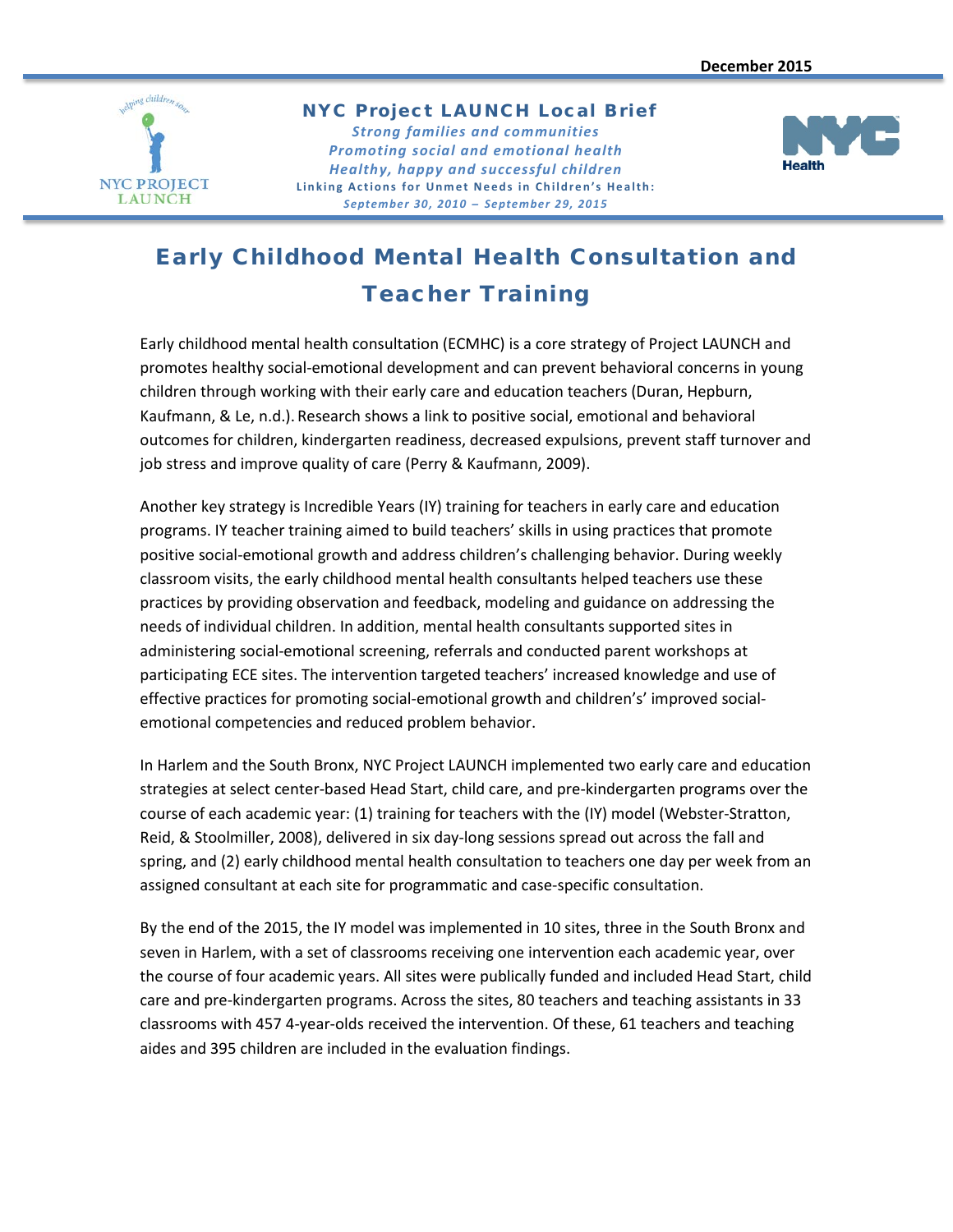## **Results**

NYC Project LAUNCH evaluation of IY and ECMHC looked at teacher outcomes and child outcomes for 61 teachers and teaching aides and 395 children whose parents consented and participated in fall and spring data collection of each academic year between 2011 and 2015. The evaluation data included evaluators' classroom observation (*Supports for Social-Emotional Growth Assessment*: SSEGA) (Smith, 2007), in-person interviews with teachers, self-administered surveys of teachers on changes in knowledge and practices and teachers' assessments of children using the Devereux Early Childhood Assessment: DECA (Naglieri, et al, 1995).

Teachers showed an increase in their knowledge of effective practices for promoting children's social and emotional growth and an increase in their use of these practices in classrooms. From the fall to the spring, teachers became better able to identify effective strategies for addressing children's challenging behavior and promoting social-emotional growth in children and were less likely to use negative strategies such as threats or punishment. Teachers were interviewed in the fall and spring about how they would respond with effective strategies for common classroom scenarios in vignettes. Two brief vignettes were used to elicit responses from teachers and teaching assistants about how they would address a scenario to manage a child's behavior. Respondents are asked how they would respond and why their strategy is appropriate. The first scenario is about a child who refuses to participate in clean-up, and the second scenario involves one child bumping into another child by accident. Responses were coded to evaluate positive and negative strategies, and improvement from fall to spring was evident. Compared to their fall responses, teachers' spring responses showed more "mostly or all positive strategies" (such as help child understand others' intentions, labels, and talks about feelings) and a complete elimination of "negative strategies" (such as criticism of child and threat of punishment). Teachers also reported improvements in their knowledge and practice based on the Project LAUNCH Multisite Survey.

### **Teacher Feedback on Change of Knowledge and Practice**

*"[I have an] improved technique working with children. [I] learned how to be patient and calm." "[I] gained more knowledge in managing children more carefully, evaluating children, identify[ing] the issues, and services to provide."*

From the fall to the spring, teachers increased their use of classroom practices that promote a supportive teacher-child relationship and social-emotional competencies. This improvement was demonstrated in improved ratings on the observation-based *Supports for Social-Emotional Growth Assessment* (SSEGA) (Smith, 2007), administered in each classroom in the fall and spring (Exhibit A). The SSEGA documents the extent to which teachers use effective teaching strategies such as modeling positive social behavior, helping children understand and manage their emotions and supporting children's positive interactions with peers.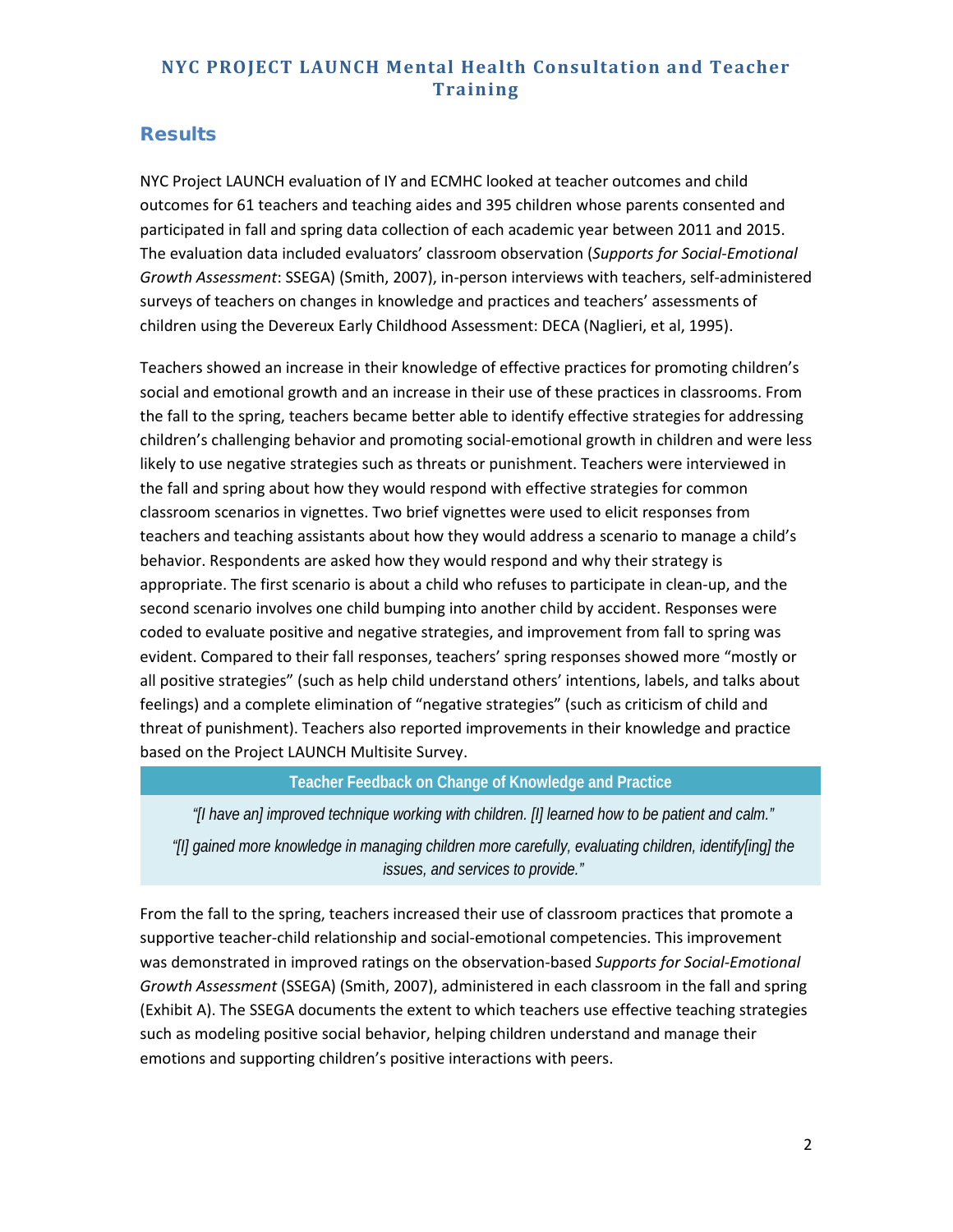**Exhibit A: Teachers' Supports for Social-Emotional Growth in the Classroom from Fall to Spring (***N* **= 32), Years 2–5**



*Note:* All changes are statistically significant at *p*<.05.

Children showed improved social-emotional competencies and reduced problem behavior. In the analysis of cumulative fall to spring results for years two to five, the percent of children who showed strong social-emotional skills increased (Exhibit B). This positive improvement was seen in total scores and subscale scores of the DECA, which was completed by teachers in the fall and spring (Naglieri et al, 1995). There was significant improvement in subscale scores assessing children's attachment to adults, initiative, and self-control. There was a slight increase in the percent of children with low DECA scores indicating possible developmental risk. In East Harlem only, there was a significant decrease in the percent of children showing behavior problems on DECA assessments.



### **Exhibit B: Changes in Protective Factors Among Children (DECA) from Fall to Spring (***N* **= 395), Years 2–5**

*Note:* All changes statistically significant at *p* <.05.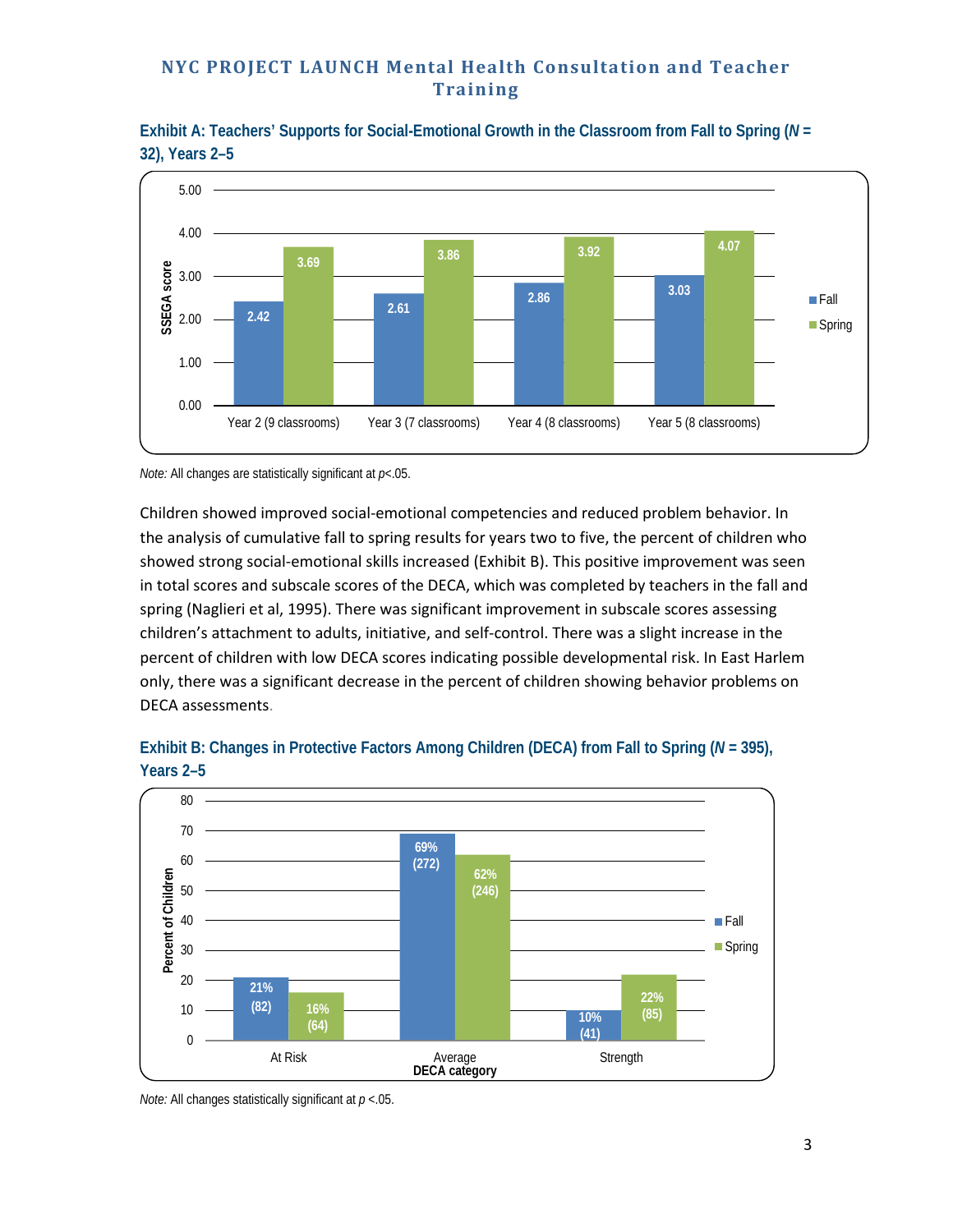Children and teachers benefitted from the delivery of IY teacher training and ECMH consultation to preschool programs in the South Bronx and Harlem. A major strength of the intervention was the high-quality delivery of an evidence-based teacher training model in combination with ongoing ECMH consultation that supported teachers' use of the training they received. In the survey, teachers reported that they valued and enjoyed both the group training and consultation. Implementation of the IY model and consultation also posed challenges, including coordination of training schedules and teacher turnover, with the potential to impact consistency strategy use in the classroom and therefore children's social-emotional learning. Finally, the model is costly, making it challenging to expand or sustain.

The NYC Project LAUNCH strategy for supporting young children in early care and education programs demonstrated promise as a model that should be implemented on a wider scale. With certain enhancements, such as an increase in available training days with additional focus on helping children with challenging behavior, this intervention could promote the school readiness and social-emotional well-being of the city's most vulnerable children.

## Conclusion and Recommendations

NYC Project LAUNCH evaluation showed there is promising evidence that ECMH consultation in conjunction with IY promotes social-emotional wellness in young children as well as enhance the skills and knowledge base of the ECE workforce. These programs are by nature long-term investments and must be implemented with a high degree of fidelity. Consequently, they are resource intensive, requiring both a pool of well-trained early childhood mental health professionals to serve as coaches and adequate funding to sustain services over time. It is critically important for legislators to understand the social and economic benefits that can accrue from creating public funding structures that support these services throughout NYC. To better meet the needs of at risk young children, wider implementation efforts should target early care and education programs in high-needs communities, with sufficient professional development time built in to teachers schedule to ensure high levels of teacher participation in training; utilizing an evidence-based model that support children and their families in classrooms and in home settings.

#### **References**

Ages & Stages Questionnaires lc Social-Emotional. (n.d.). Baltimore, MD: Brooks Publishing Company. Available from [http://www.brookespublishing.com/resource-center/screening-and-assessment/asq/asq](http://www.brookespublishing.com/resource-center/screening-and-assessment/asq/asq-se-2/)[se-2/](http://www.brookespublishing.com/resource-center/screening-and-assessment/asq/asq-se-2/)

Duran, F. B., Hepburn, K. S., Kaufmann, R. K., & Le, T. L. (n.d.) *Research synthesis: Early childhood mental health consultation*. Nashville, TN: The Center for Social and Emotional Foundations for Early Learning, Vanderbilt University. Retrieved from [http://csefel.vanderbilt.edu/documents/rs\\_ecmhc.pdf](http://csefel.vanderbilt.edu/documents/rs_ecmhc.pdf)

Naglieri, J. A., LeBuffe, P. A., & Pfeiffer, S. I. (1995). *The Devereux Scales of Mental Disorders.* San Antonio, TX: The Psychological Corporation.